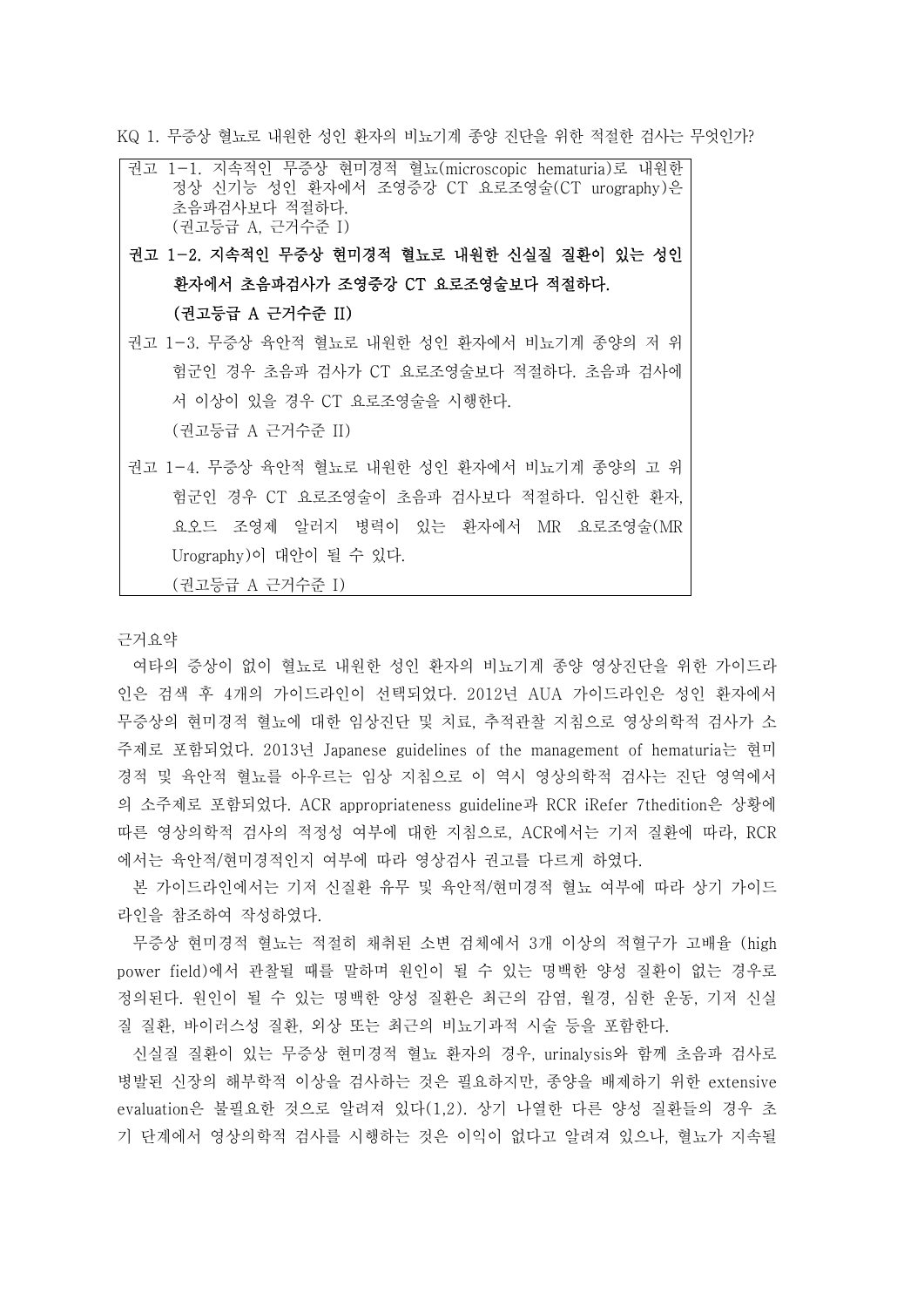경우 영상의학적 검사가 필요할 수 있음을 ACR 가이드라인에서 언급하고 있다(3).

상기의 양성 질환들이 배제된 경우, AUA 가이드라인 및 ACR 가이드라인 모두에서 CT urography를 권고하고 있다. Madeb 등(2012)의 연구에서(4), dipstick으로 혈뇨가 검출된 환자에서 영상의학적 검사를 포함하는 thorough evaluation을 시행하고 그 결과가 음성이었 을 경우, 이후 14년간의 추적검사에서 1% 미만의 환자만이 방광암과 같은 심각한 질병에 이환되었음을 보고하였다. Thorough evaluation을 CT urography로 시행하였을 경우 상기와 같은 이환율을 보일 수 있으나, CT 대신 초음파와 경정맥 요로조영술을 같이 시행하였을 경 우에는 상기의 결과를 보이지 못함이 보고되었다(5).

육안적 혈뇨의 경우, 일반적으로 CT 요로조영술(CT urography, CTU)이 가장 선호되는 영상의학적 검사이다. CTU는 방광암의 진단에 있어 최고 95%의 민감도, 92% 의 특이도를 보이며(6,7), 신실질 및 상부요로의 종양 검출에 있어 90% 이상의 정확도를 보인다고 알려 져 있다. 특히 경정맥요로조영술(IVU)과 비교하였을 때, CT는 신장, 요관 및 방광 악성종양 의 검출에 있어 더 높은 민감도 및 특이도를 보임이 알려져 있다(8,9,10).

초음파는 radiation dose 문제에서 자유롭고 비교적 접근성이 좋으며 쉽게 시행할 수 있는 장점이 있다. Knox 등(2002)의 연구에서(11), 초음파는 방광암의 진단에 있어 CT와 비슷 한 특이도를 보이나(96.5% vs. 94.7%), 민감도는 떨어지는 것으로 알려져 있다(89.7% vs. 69%). 신장 및 상부요관 악성 종양의 평가에 있어, 초음파는 신장 종양의 경우 100%에 가 까운 민감도를 보였으나, 상부요관 종양에 있어서는 50~76% 의 낮은 민감도를 보였다 (12,13). 그러나 Unsal 등(2002)의 전향적 연구에서 초기 초음파 결과는 CTU 또는 MRU의 결과를 예측할 수 있는 중요한 예후 인자임이 기술되었다(14).

상기의 결과를 참조하여, RCR 가이드라인에서는 육안적 혈뇨의 경우, 저위험군에서는 초 음파를 초기 검사로 시행하며, 저위험군에서 초음파 상 이상소견이 보이거나 고위험군 환자 의 경우 CTU를 시행할 것을 권고하고 있으며, 이 권고안에서 radiation dose 문제가 중요하 게 고려되었음을 언급하고 있다(15). 기기 접근성 등의 문제로 CTU를 시행할 수 없는 경우 만 IVU를 시행하며, 임산부, 신부전증, 요오드 조영제 알러지의 병력이 있는 경우 MRU가 대안이 될 수 있음을 4개의 가이드라인 모두에서 언급하고 있다. 신부전 환자에서는 비조영 증강 MR 요로조영술(Static-fluid MR urography)이 대안이 될 수 있으나 신우요관계가 충 분히 확장되지 않은 상태에서 평가가 제한적일 수 있다. 저위험군과 고위험군의 기준을 뚜렷 하게 언급하는 가이드라인은 없으나, 고령, 이전 비뇨기계 종양 병력, 흡연, 화학적 발암물질 에의 노출(직업적, 환경적) 등이 고위험군이 될 수 있으며, 2010년 네덜란드 가이드라인에 서는 육안적 혈뇨 환자 중 50세 이상이거나 이전 비뇨기계 종양 병력이 있는 경우 CTU를 우선적으로 시행할 것을 권고하고 있다(16).

## 권고 고려사항

## 1. 이득과 위해

무증상 현미경적 혈뇨 환자 중 혈뇨를 일으킬 수 있는 기저 신실질 질환이 있거나 무증상 육 안적 혈뇨 환자 중 저위험군 환자의 경우는 방사선 선량을 낮추기 위하여 초음파 검사가 우선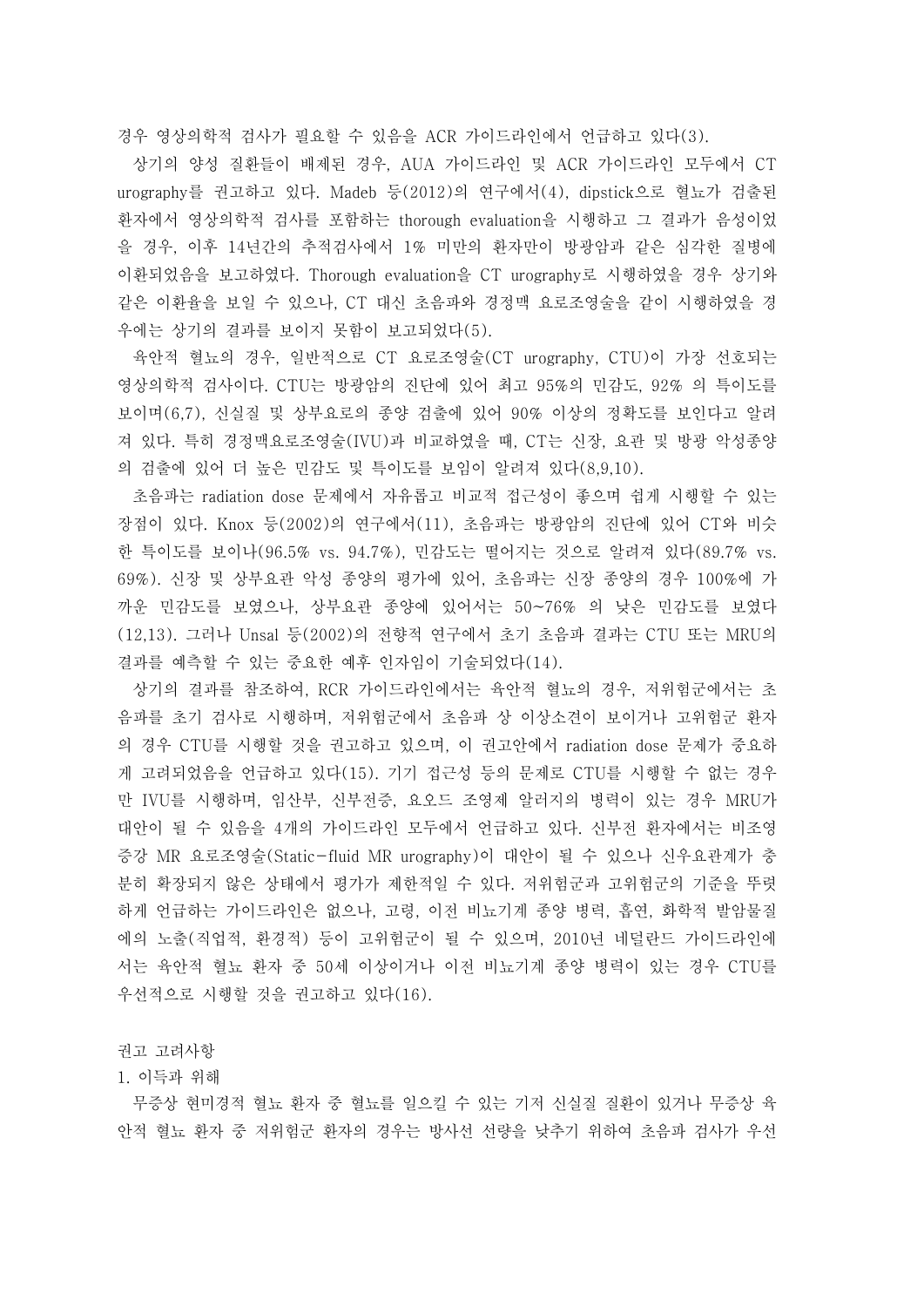적으로 권고된다. 무증상 현미경적 혈뇨 환자 중 기저질환이 없거나, 무증상 육안적 혈뇨 환자 중 고위험군 환자/저위험군 환자 중 일차 초음파 검사 상 이상이 있는 환자의 경우는 CTU를 우선적으로 시행한다. 전자의 경우는 thorough workup을 시행할 때 초음파와 IVU를 동시에 시 행하는 것이 CTU를 시행하는 것보다 long-term 악성종양 이환율이 높기 때문이며, 후자의 경 우는 특히 상부요로에 있어 초음파의 진단능이 CT보다 낮기 때문에 방사능 노출의 위험이 있 지만 CTU가 우선적으로 권고된다 할 수 있다. AUA 가이드라인에서는 이 경우 low kVp, high mAs, iterative reconstruction 을 사용하여 환자의 방사선 선량을 최대한 낮출 것을 권고하고 있다.<br>2. 국내 수용성과 적용성(Acceptability and Applicability)

진료지침의 국내 수용성과 적용성은 평가결과 큰 무리가 없는 것으로 판단되었다. 수용성과 적용성 평가표는 부록에 제시한다.

3. 검사별 방사선량

CT 요로조영검사 경정맥 요로조영검사 <> 초음파 검사 0

## 참고문헌

- 1. Davis R, Jones JS, Barocas DA, et al. Diagnosis, Evaluation and Follow-Up of Asymptomatic Mi crohematuria (AMH) in Adults: AUA Guideline. J Urol. 2012;188 Suppl 6:2473-81.
- 2. Horie S, Ito S, Okada H, Kikuchi H, et al. Japanese Guidelines of the Management of Hematuria 2013. Clin Exp Nephrol. 2014 Oct;18(5):679-89.
- 3. American College of Radiology. ACR Appropriateness CriteriaⓇ hematuria. https://www.guidelin e.gov/content.aspx?id=43874. Accessed July 23, 2015
- 4. Royal College of Radiologists. iRefer: Making the Best Use of Clinical Radiology. 7th ed. Londo n: The Royal College of Radiologists. 2012
- 5. McDonald MM, Swagerty D, Wetzel L, Assessment of Microscopic Hematuria in Adults. Am Fa m Physician. 2006;73(10):1748-54.
- 6. Madeb R, Golijanin D, Knopf J et al. Long-Term Outcome of Patients with a Negative Work-U p for Asymptomatic Microhematuria. Urology 2010;75:20-25.
- 7. Silverman S, Leyendecker J, Amis E, What Is the Current Role of CT Urography and MR Urogr aphy in the Evaluation of the Urinary Tract? Radiology 2009;250:309.
- 8. Turney BW, Willatt JM, Nixon D, Crew JP, Cowan NC, Computed Tomography Urography for Di agnosing Bladder Cancer. BJU Int. 2006;98(2):345-8.
- 9. Park SB, Kim JK, Lee HJ, Choi HJ, Cho KS, Hematuria: Portal Venous Phase Multi Detector Ro w CT of the Bladder-A Prospective Study. Radiology 2007;245(3):798-805.
- 10. Albani JM, Ciaschini MW, Streem SB, et al. The Role of Computerized Tomographic Urography in the Initial Evaluation of Hematuria. J Urol. 2007;177:644.
- 11. Gray-Sears CL, Ward JF, Sears ST, et al. Prospective Comparison of Computerized Tomograp hy and Excretory Urography in the Initial Evaluation of Asymptomatic Microhematuria. J Urol. 2